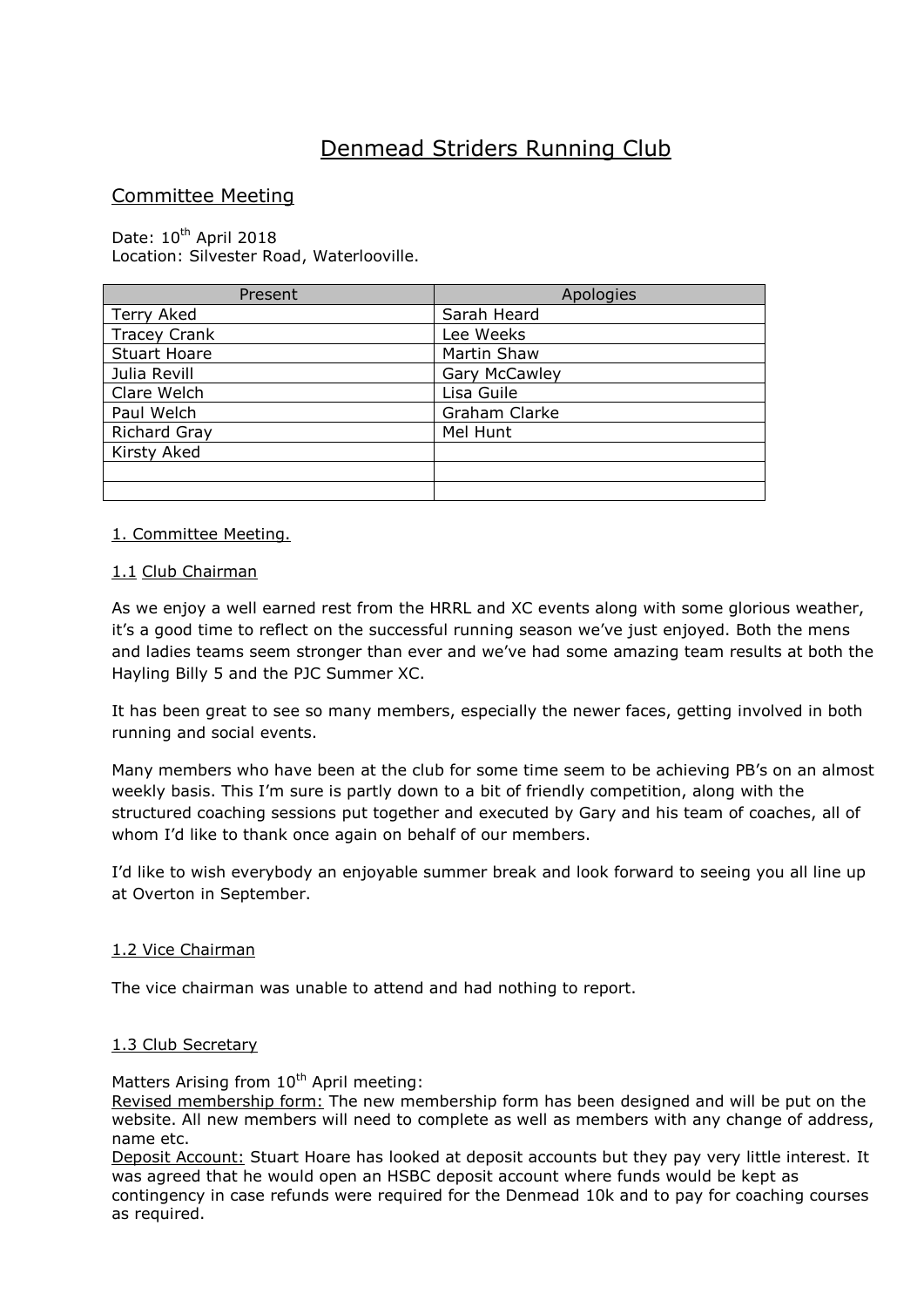Men's D Team: **ACTION –** Martin Shaw to register when appropriate.

Cross Country Dates: See Cross country Rep report

EA Registration: Julia has established that individuals do not need to go on EA website and tick preferences for their registration to be counted.

Website Admin: Clare is doing the admin but wants some training to improve the look of the website. She will ask if there are any members who can help. **ACTION**: Clare to have an action plan to improve the website at the next meeting. Terry Aked is looking into changing the Facebook page from Stride and Rested to Denmead Striders.

## 1.4 Club Treasurer

The accounts are appended. The only expenditure since the last meeting was the £500 donation to the Scouts. Denmead 10k entries have started to come in. It was agreed to put half the balance in a Deposit Account as contingency for refunds.

## 1.5 Membership Secretary

Now have 159 members with 2 more to pay. Membership being paid direct to the bank is going well.

#### 1.6 Club Captains

Ladies: Kirsty Bailey reported

At the conclusion of the 17/18 Hampshire Road Race League our positions were:

Ladies  $A - Division 1$  $6<sup>th</sup>$  Place

Ladies  $B -$  Division 1  $5<sup>th</sup>$  Place

Our Ladies A team moved up 1 place up on the previous season and ahead of Portsmouth Joggers and the B team was a whopping 6 places higher moving from  $11<sup>th</sup>$  position to  $5<sup>th</sup>$ !!

6 of our ladies completed 7 or more races to earn an individual position

Liz Steward 14<sup>th</sup>

Kirsty Aked 21st

Linda Taylor 29<sup>th</sup>

Daniella Offer 33rd

Suzanne Richardson 34th

Lisa-Marie Peckover 47<sup>th</sup>

We had a complete A team at all of the 12 league races

We had a complete B team at all but 2 of the 12 league races - Ryde (sold out early) and Netley (lots of Clanfield races that day and not a favourite course!).

We had 27 of our ladies compete at one or more of the HRRL races compared to 23 in the previous season.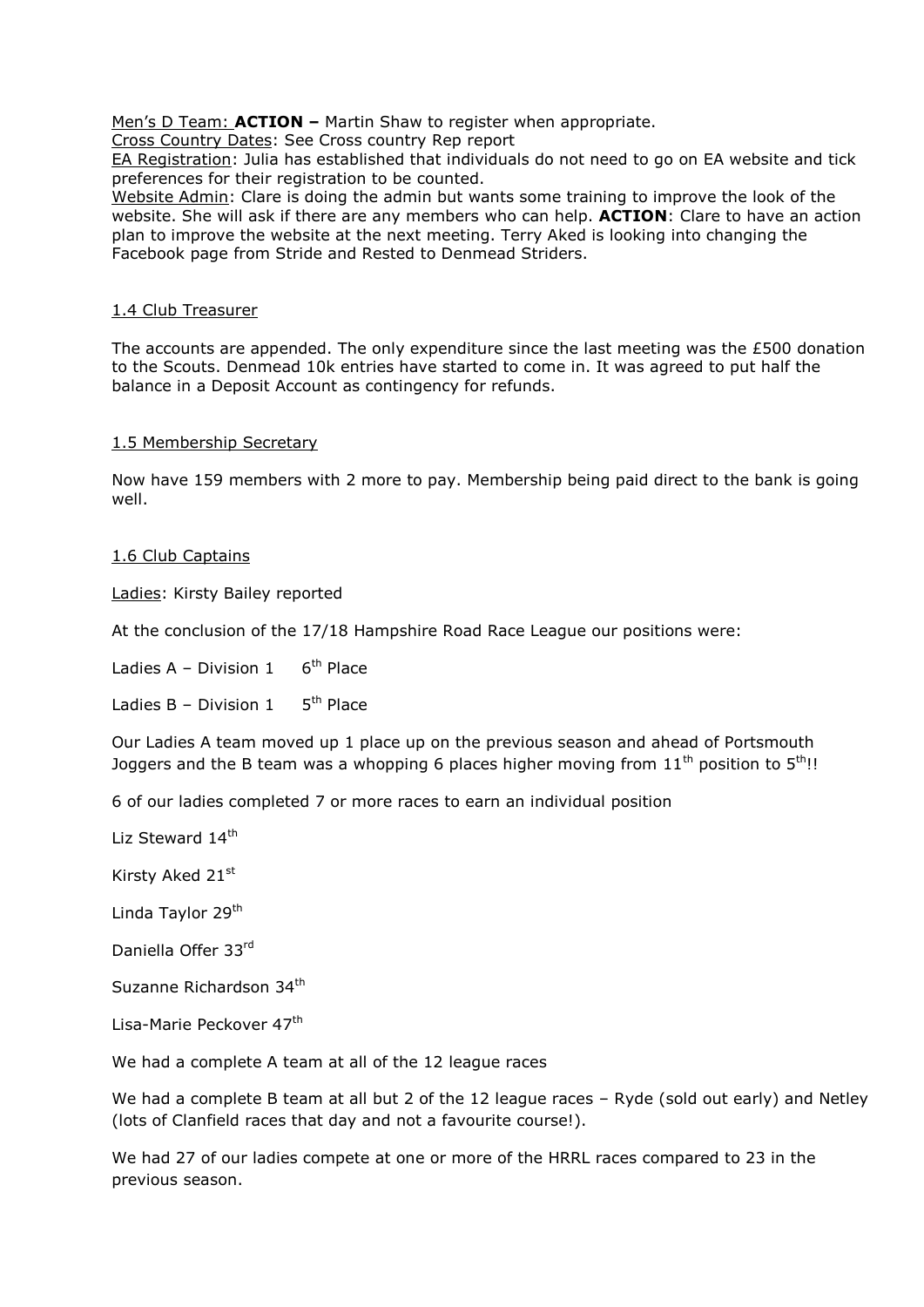The competition over the last couple of years has certainly stepped up and it makes me immensely proud of every one of our ladies that competed in this year's league and helped achieved such a fantastic result. Well done to our ladies teams!!

The biggest threat to maintaining our position next year is that the races are selling out much earlier so there is a risk that we could have incomplete teams due to missing out on race places. My plea to everyone is please, please enter the races as soon as you can and I am confident that we have the ability as a club to improve on our league positions next year!

Men:

Martin Shaw was unable to attend but reported:

The Men's teams in the HRRL again performed admirably well in the Striders league. The Men's A team finished  $6<sup>th</sup>$  in the A division down from  $4<sup>th</sup>$  in16/17, a race clash between the Netley 10K and the considerably more local Clanfield challenge in all likelihood cost the team the 3 points that would of given them 5<sup>th</sup> place. The standout result for the A team was the Solent Half when they achieved  $3^{rd}$  place. The B team improved upon last season's position by 3 places coming  $4^{th}$ in the B Division 1 and the C team consolidated and again just missed out on promotion by coming in  $3<sup>rd</sup>$  place for the second season running in the B Division 2. The results demonstrate a fantastic strength in depth in the club with the C team finishing above many clubs B teams and the B team finishing above some much bigger clubs 2nd teams.

Individually 15 male striders completed 7 races or more to qualify for the individual league and earn a much coveted HRRL mug! Performances of particular note were Julian Manning who finished in  $2^{nd}$  place overall in the men's League, the  $10^{th}$  season in a row where Julian has finished in the top 5 a truly amazing performance over 10 years, Matt Cheyney finished in 22<sup>nd</sup> place, Rob Wilson in 29<sup>th</sup>, Gary Armstrong in 34<sup>th</sup> Lee Mawson in 39<sup>th</sup>, Kev Gale in 43<sup>rd</sup> and Chris Cornwell in 50<sup>th</sup>, a record number in the top 50 for Denmead.

Looking forward to the new season there are 2 races new to the league which should add a bit of variety for those who have competed in the league over a number of years. It should also be noted that participation has gone up in recent years and consequently the races are selling out so it is well worth signing up for them early to avoid disappointment.

## 1.7 X-Country Representative.

Paul Welch reported that there was still no replacement for Bob Ayer.

Paul had attended the meeting on 30<sup>th</sup> May to confirm fixtures for the next season.

The agreed dates so far are:

| Pamber Forest          | 28 <sup>th</sup> October  |
|------------------------|---------------------------|
| <b>QE Country Park</b> | 11 <sup>th</sup> November |
| Bourne Woods           | 9 <sup>th</sup> December  |
| Lord Wandsworth        | 30 <sup>th</sup> December |

Manor Farm, Polecat Valley and possibly Alton are still to be agreed.

#### 1.8 Striders League.

Graham Clarke was unable to attend but reported: The Lordshill 10k on 24<sup>th</sup> June was the last race of the HRRL events and also the last fixture in our Striders' League races.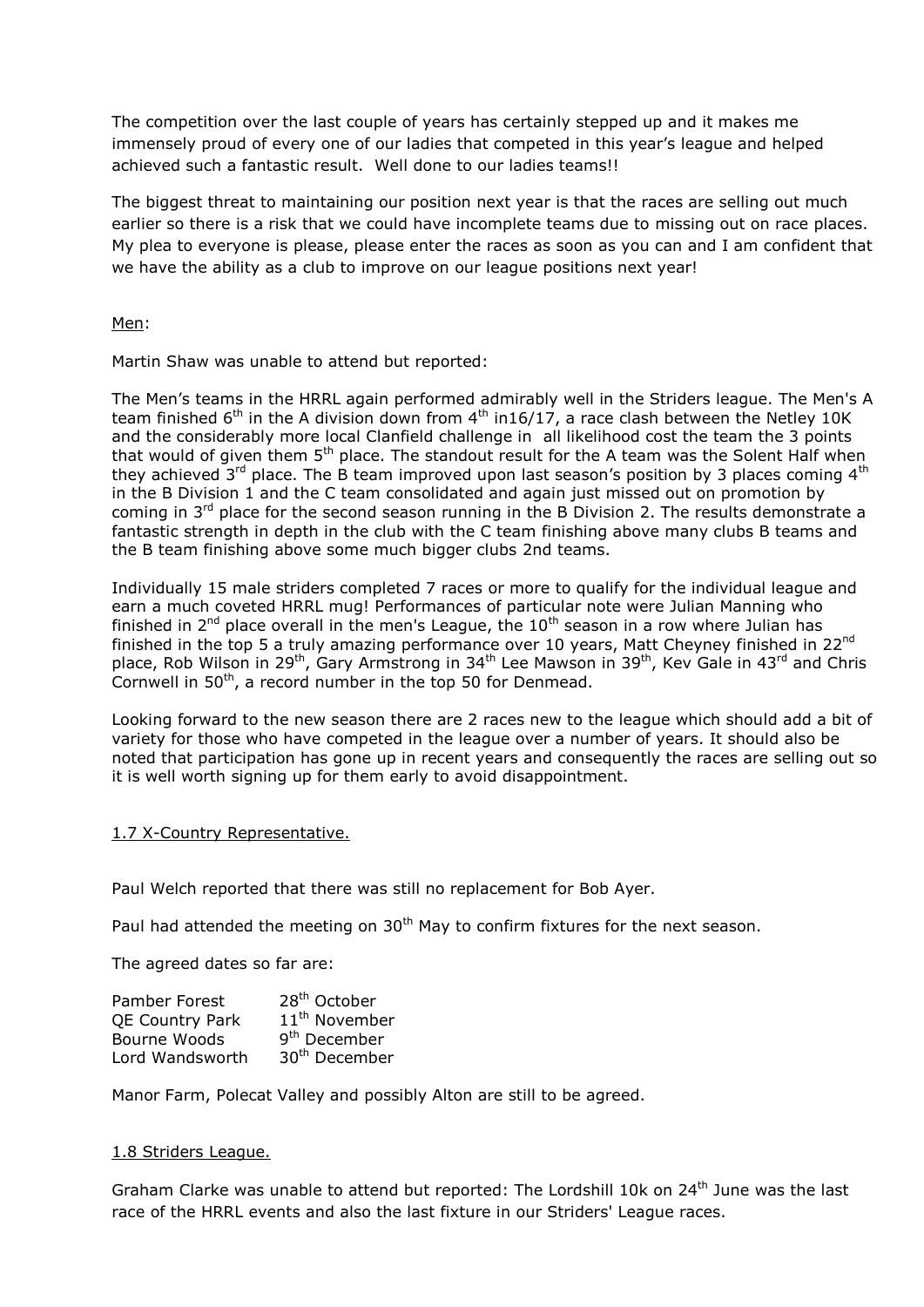Attendance at all the road and cross country races throughout the year has been excellent and the competitive spirit very strong!

Starting with a few statistics:

**LADIES**

- 98 club members participated in at least one race during the season which is brilliant! (Last year it was 80.)
- 32 runners competed in at least half the road races or cross country races earning themselves bonus points. (25 last year)
- Members accumulated a total of 494 results amongst them,
- Standard was very high 8 instances of platinum, 26 gold and 124 silver points were achieved.

The final results for the 2017-18 season are as follows:

| 1st             | <b>Liz Steward</b><br>132 pts          |           |
|-----------------|----------------------------------------|-----------|
| $2^{nd} =$      | <b>Kirsty Bailey</b><br><b>107 pts</b> |           |
| $2nd$ =         | Lisa-Marie Peckover<br><b>107 pts</b>  |           |
| 4 <sup>th</sup> | Linda Taylor                           | 102pts    |
| 5th             | <b>Tracey Crank</b><br>88pts           |           |
| <b>MEN</b>      |                                        |           |
| 1st             | <b>Rob Wilson</b>                      | 133 pts   |
| 2 <sup>nd</sup> | <b>Matt Cheyney</b>                    | 127 pts   |
| 3 <sup>rd</sup> | <b>Gary Armstrong</b>                  | 125 pts   |
| $4^{\text{th}}$ | <b>Brian Harris</b>                    | $114$ pts |
| 5 <sup>th</sup> | Paul Welch                             | $107$ pts |

Congratulations to all the above and everybody who took part in the competition!

Special mention must be made of Brian Harris who completed 19 out of a maximum possible of 20 races and Rob Wilson who completed 18. Also Brent Latham and Brian Harris for completion of all the cross country races.

#### **Rules and Races for 2018-19 Season**

It is now time for the Committee to decide on the League races for the 2018-19 season and, indeed, whether anyone would like to see any changes in the League rules. As far as I am aware, the Hampshire Road Race League fixtures for next year are the same as last year with TWO exceptions: the Eastleigh 10k and Hayling 10m have been replaced by the Alresford 10k and Fleet Half Marathon. Since the Alresford 10k is one of our additional races in the Striders' League, the simplest change to make would be to reinstate the Hayling 10 m in its place in the Striders' League. Other people may have other ideas – e.g. include the Eastleigh 10k, Hook 10 k, Selsey 10k, Portsmouth Half etc. Also, are people still happy to retain the London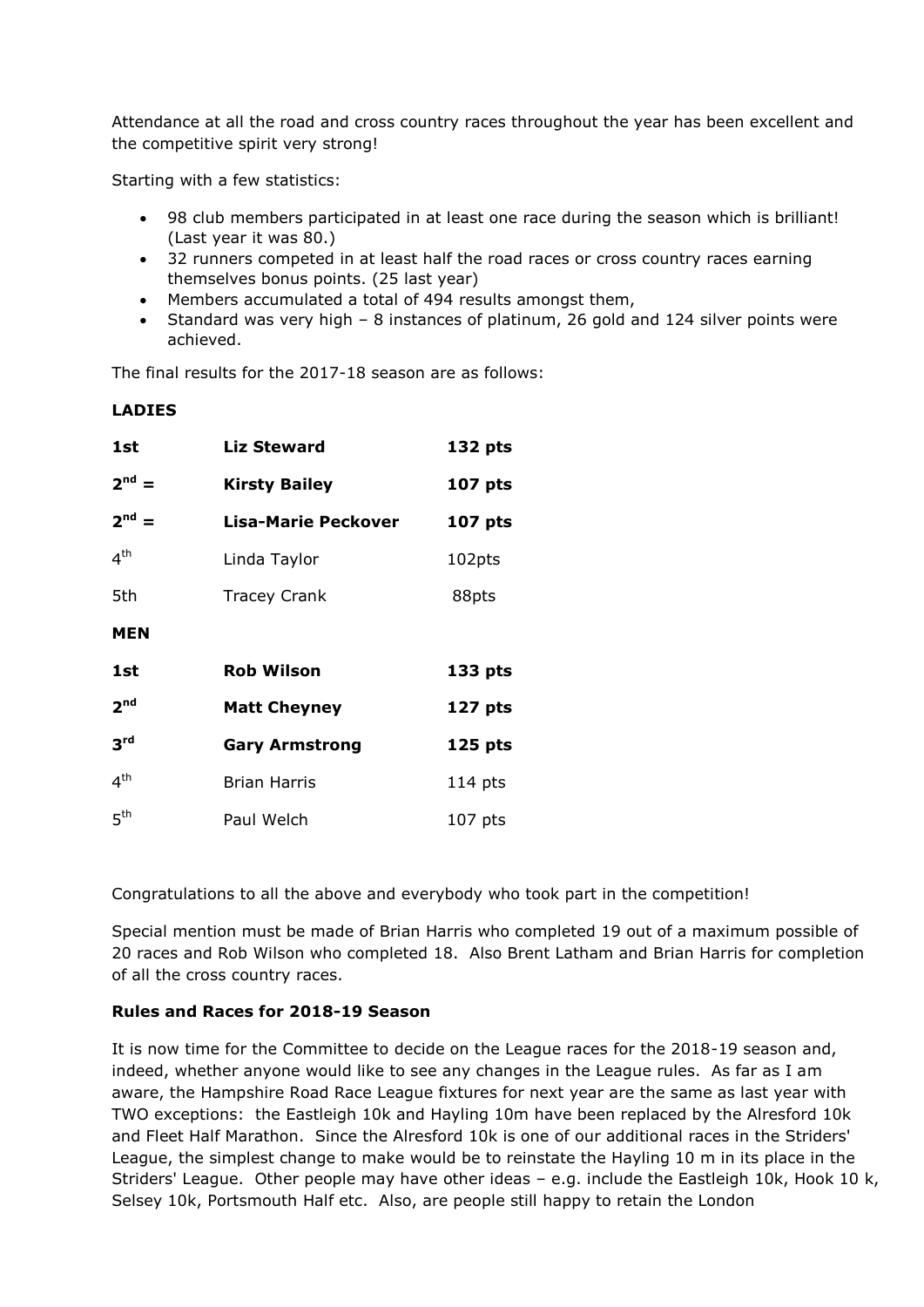M/Southampton M/Southampton Half option again? This was introduced as a bit of an experiment last year!

These points were discussed and it was agreed to leave the rules as they are. It was also agreed to include all HRRL races and swap Alresford for Hayling, and to keep the London/Southampton marathon/half options. It is believed that none of these clash with cross country dates although some are still to be agreed.

## 1.9 Social.

Lisa Guile was unable to attend and had emailed to say that she wishes to stand down as Social Secretary. It was agreed that she would stay on until the AGM but as the Christmas Party is already booked there would be nothing for her to do. Tracey will email her to get the contact details for the RNA club so we can book it for the next AGM and Awards Evening. After some discussion the committee decided that we would not replace this position but club members would be invited to talk to us if they had any ideas for social events.

#### 1.10 Publicity Officer

Nothing to report.

## 2.0 Coaching.

Gary McCawley was unable to attend and had nothing to report.

#### 3.0 Club Kit.

Online shops are working well. It was agreed to take this off the agenda.

#### 4.0 Members Representatives.

#### Nothing to report.

Richard Gray asked if Julia could provide statistics of the geographical location of membership. (Post meeting this has been done and is appended).

#### 5.0 A.O.B.

5.1 Terry Aked suggested that, as the summer Cross Country is on a training night and always well attended by striders the club could offer this as a free event for members. After some discussion the committee agreed that the club will buy 50 places and these will be offered to members on a first come, first served basis.

#### Next Meeting

9<sup>th</sup> October 2018.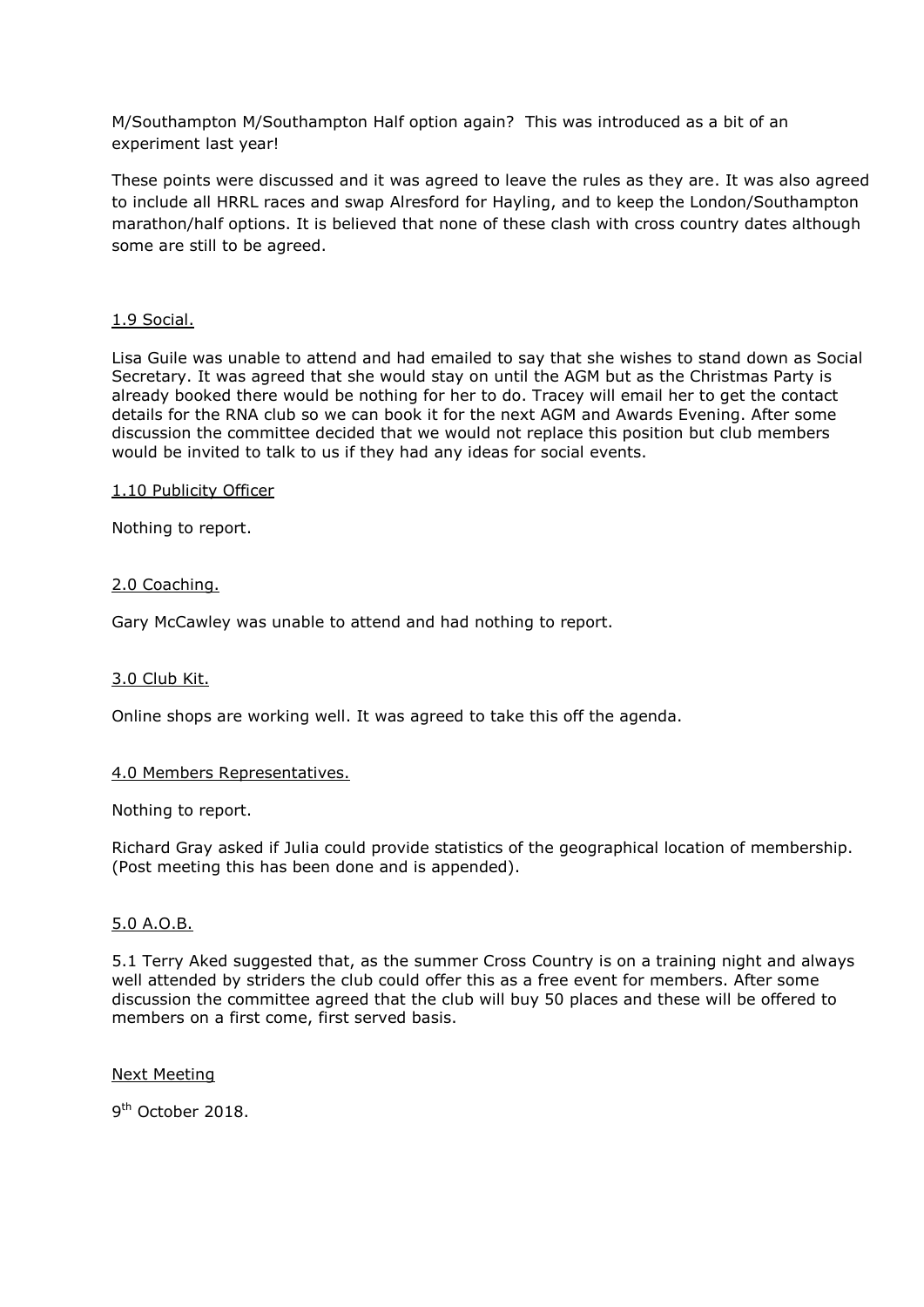| <b>Denmead Striders</b>             |                                                   |                 |              |                        |
|-------------------------------------|---------------------------------------------------|-----------------|--------------|------------------------|
|                                     | Income & Expenditure Summary, 1st January 2018 to |                 | 10 July 2018 |                        |
|                                     |                                                   |                 | £            | £                      |
| Subscriptions, received             |                                                   |                 |              | 3,275.00               |
| Less Paid to England Athletics      |                                                   |                 |              | (2,226.00)<br>1,049.00 |
| <b>Other Income:</b>                |                                                   |                 |              |                        |
| <b>Easy fundraising</b>             |                                                   |                 | 104.49       |                        |
| <b>Others</b>                       |                                                   |                 |              |                        |
| Interest received                   |                                                   |                 |              |                        |
|                                     |                                                   |                 |              | 104.49                 |
|                                     | <b>NET INCOME AVAILABLE TO CLUB</b>               |                 |              | 1,153.49               |
| <b>Less Expenditure</b>             |                                                   |                 |              |                        |
| <b>Affiliations</b>                 |                                                   |                 | 100.00       |                        |
| Equipment                           |                                                   |                 |              |                        |
| Sundry expenses                     |                                                   |                 | 156.08       |                        |
| <b>Transport for Ryde Road Race</b> |                                                   |                 | 175.08       |                        |
|                                     |                                                   |                 |              |                        |
| <b>Other Costs</b>                  |                                                   |                 |              |                        |
|                                     | Awards night, Xmas & other events                 |                 | 1,170.55     |                        |
| Coaching courses                    |                                                   |                 |              |                        |
| <b>Denmead Scouts - donation</b>    |                                                   |                 | 500.00       |                        |
|                                     |                                                   |                 |              |                        |
|                                     |                                                   |                 | 2,101.71     |                        |
|                                     |                                                   |                 |              | 2,101.71               |
|                                     |                                                   |                 |              |                        |
| Operating Profit / (Loss)           |                                                   |                 |              | (948.22)               |
| Denmead 10K (to date)               |                                                   |                 |              | 363.74                 |
|                                     |                                                   |                 |              |                        |
|                                     |                                                   |                 |              | (584.48)               |
|                                     | <b>Bank Balance at</b>                            | 01 January 2018 |              | 5,022.05               |
|                                     | <b>Bank Balance at</b>                            | 10 July 2018    |              | 4,437.57               |
|                                     |                                                   |                 |              |                        |